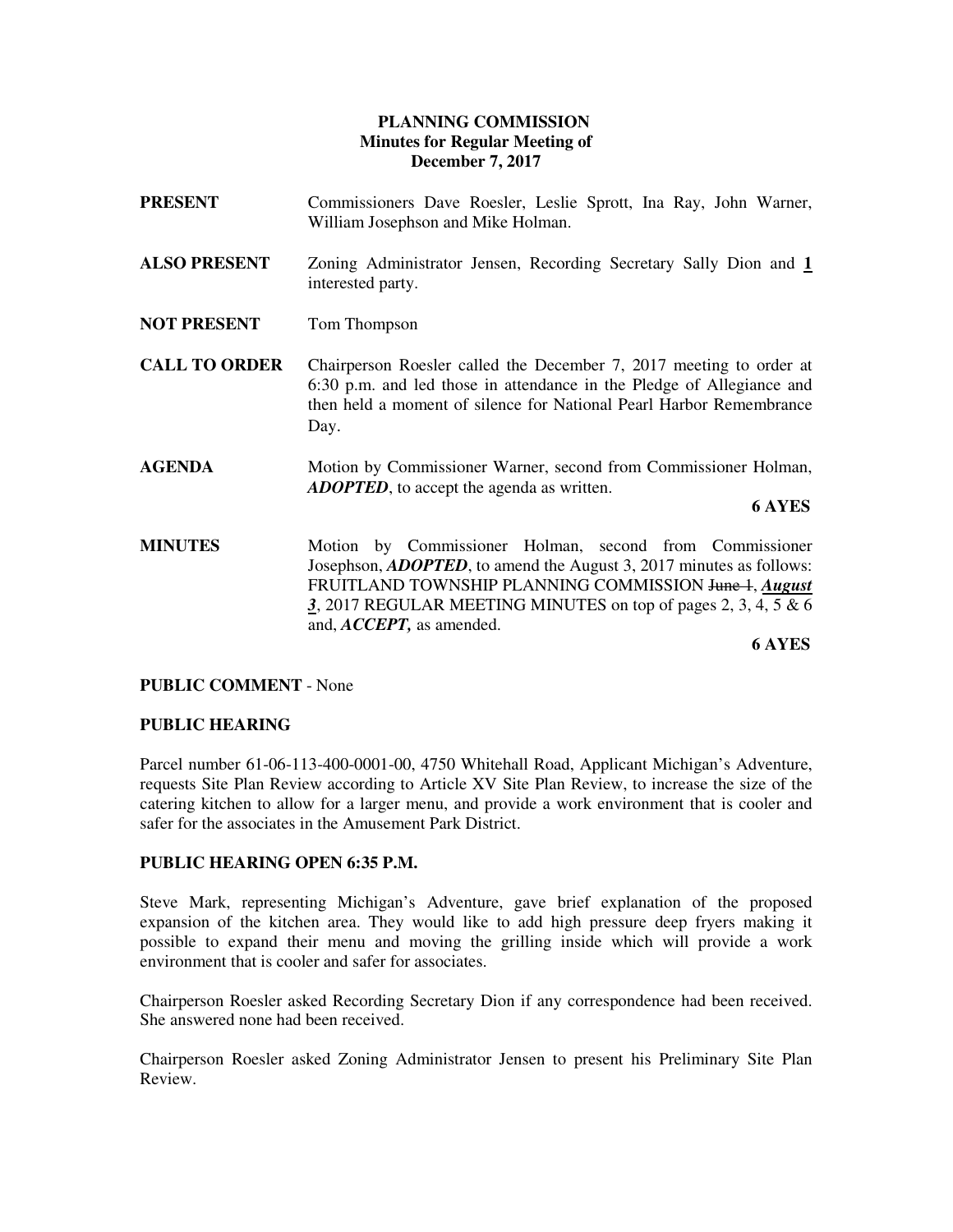Zoning Administrator Jensen gave brief overview of the following Sections as related to this parcel and proposal.

**Article IXXX AP Amusement Park, Section 13.02 Uses Permitted by Right** (A.) **Article IXXX AP Amusement Park, Section 13.02 Uses Permitted by Right** (G.) **Article IXXX AP Amusement Park, Section 13.04 Site Development Standards** (C.) **Article XV Site Plan Review, Section 15.01 Purpose Article XV Site Plan Review, Section 15.02 Site Plans Reviewed** (A.) **Article XV Site Plan Review, Section 15.03 Site Plan Review Requirements** (A.)

According to Zoning Administrator Jensen's review this proposed building addition is a use permitted by right in the Amusement Park District and he feels that the site plan and zoning application detail the requirements.

Commissioner Josephson stated that according to Zoning Administrator Jensen's review Section 15.03 Site Plan Review Requirements B. 2 b. 4 the seal, name, and firm address of the professional individual responsible for preparation of the site plan was shown on the print, but that is untrue.

Steve Mark said the plans were done in house in Sandusky Ohio.

## **PUBLIC HEARING CLOSED 6:59 P.M.**

Zoning Administrator Jensen stated he considered what was along the edge of the plans as a seal, it states Cedar Fair LP, Unpublished "The documents, their substance, and the copy right and trade secrets therein are the confidential and proprietor property of Cedar Fair, LP. They shall not be disclosed, displayed, or furnished, in whole or in part, to or by any third party, and they shall not be reproduced, in whole or in part, by any means, by any third party without the prior written consent of Cedar Fair, LP. Any violation of these rights shall subject the violator to all legal and equable remedies available and criminal liability applicable under state and federal laws".

Chairperson Roesler stated he will make note and check with Attorney Even if the plan must be sealed or if that requirement should be amended.

Chairperson Roesler went down the list of review standards according to **Section 15.07**.

Motion by Commissioner Warner, second from Commissioner Holman, *ADOPTED*, to *APPROVE* the site plan as submitted with the requirement of the plan being sealed waived.

#### **6 AYES**

## **ADJOURNMENT**

Motion by Commissioner Warner, second from Commissioner Sprott, *ADOPTED***,** to *ADJOURN* the December 7, 2017 regular meeting at 7:20 p.m.

 **6 AYES** 

## **COMMISSIONERS COMMENTS**

None